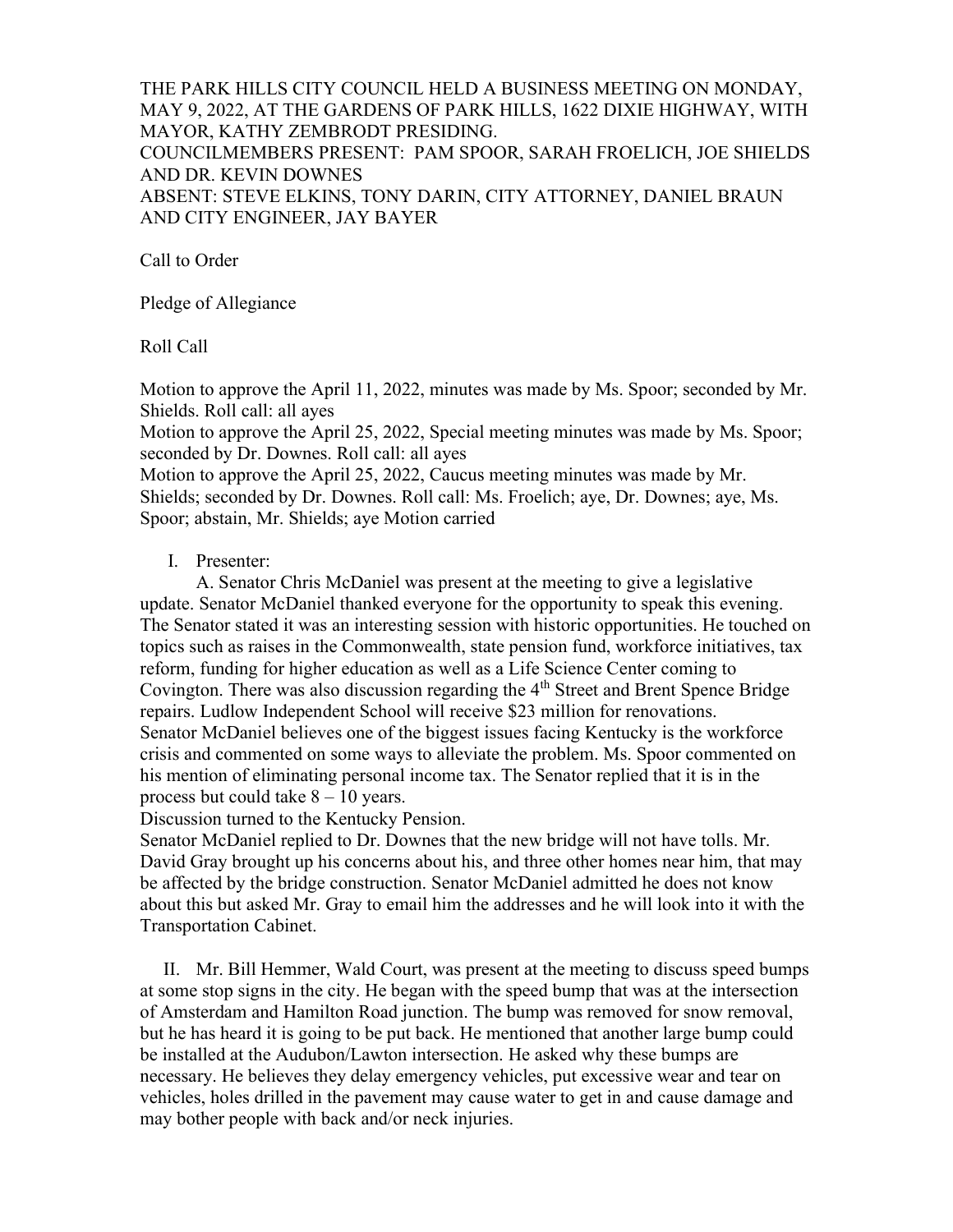Mayor Zembrodt said she would like to hear ideas as the city receives a lot of complaints about speeding and the running of stop signs. She said they did discuss putting bumps on Audubon perhaps as a trial. Dr. Downes added; we have to weigh the inconveniences of a bump and the safety of children.

Mr. Brian Donnelly, also of Wald Court, was present in the audience. He stated he is a 22-year senior traffic engineer for the Department of Transportation. He believes the installation of these speed bumps are contrary to every standard engineering practice that exists. He encouraged the city to use the city engineer, Jay Bayer, or himself, as a resource. A speed hump, which is meant for speed control, is usually between  $12' - 15'$ long and is made from concrete or asphalt. He believes speed bumps are a cause for liability and do not belong near stop signs. These types of bumps, he added, are mainly used for parking lots and apartment buildings. He suggested using LED lights on the stop signs. Ms. Froelich stated she has been talking about this subject for a long time. She believes there are opportunities to include speed humps to our road repairs.

Ms. Spoor asked Mr. Donnelly's opinion of rumble strips. He replied they can slow down traffic but tend to be noisy to nearby residents.

Mr. Shields suggested discussing this further at an Infrastructure meeting. Mayor Zembrodt agreed and will also get input from the city engineer, Jay Bayer.

 III. First Reading; Ordinance No. 4, 2022 amending the 2021-2022 budget was read in summary by city clerk, Julie Alig.

 IV. First Reading; Ordinance No. 5, 2022 proposing the 2022-2023 budget was read in summary by city clerk, Julie Alig.

Ms. Froelich asked if the SRO for Covington Catholic High School has been confirmed. Mayor Zembrodt stated that it has, and we are awaiting a new contract. Ms. Froelich commented on the pension benefit amount for the police and fire departments. The budgeted amount is the exact same as last years' even with raises. She believes these numbers should be modified. The Mayor will have the city clerk recalculate these numbers.

 V. Municipal Order No. 3, 2022 authorizing use of the Standard Allowance for the Local Recovery Fund as authorized by the ARPA, was read in summary by the city clerk, Julie Alig. Motion to approve Order was made by Ms. Spoor; seconded by Ms. Froelich. Ms. Froelich asked if this is something we can use for the Amsterdam Road deep fix. The Mayor replied yes; it can be used for internet, sewers, utilities, etc. and can be used towards the grant match. Roll call: all ayes

VI. Department Reports

 A. Police Department – Chief Cody Stanley Chief Stanley's April report contained the following: Reports: 4

Citations: 80 (some of the traffic and criminal are on the same citation)

- 1 Warrant Arrest
- 79 Traffic citations (71 Federal Grant Citations)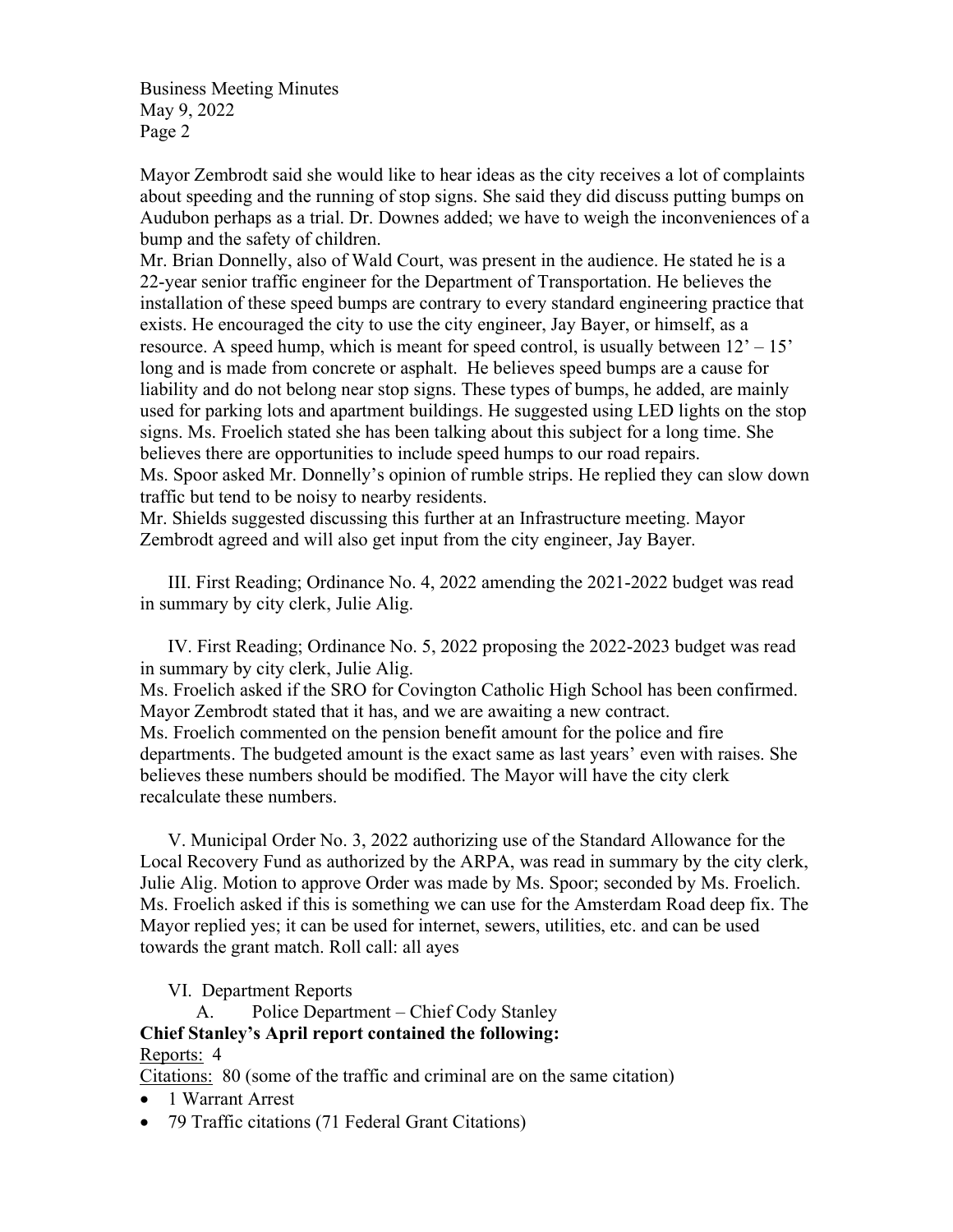• 1 Criminal Arrests

City Citations: 2 (0 paid/voided)

Additional:

914 calls for service less 113 traffic stops, 528 Vacation/Business/ Special Area Checks, 38 Special Detail we had a total of 235 police related calls.

Traffic study on South Arlington: avg speed 20.92, # vehicles 18,282, max speed 39, 85% speed 24, 50% speed 20.

Call Review:

- 4 citations; 4 traffic and 1 warrant arrest on Dixie Highway.
- 1 citation on Elberta Circle and St. Joseph.

Mr. Shields stated he would like to see a study on the volume of traffic on Dixie Highway.

B. Fire Department – Chief John S. Rigney

Chief Rigney's monthly report contained the following:

- A total of 21 calls were received during the month of April. The incidents are broken down by type on the Activity report.
- New Engine 601 has been placed in service; just waiting on some accessories.
- Crews completed annual hydrant flushing in most all of the residential areas.
- FD office had re-painting, ceiling replacement, and new countertop installed.
- Clothes dryer in front bay has been replaced.

Chief Rigney stated the open burn ban will be in effect from May  $1<sup>st</sup>$  through September  $30<sup>th</sup>$ . This does not apply to fire pits and grills.

Ms. Spoor thanked Chief Rigney for pursuing the new fire truck. Also, to Mr.

VonHandorf in acquiring his new PW's truck.

Ms. Froelich asked if the new truck will be in the parade. Chief Rigney replied it will.

C. Public Works – Daniel VonHandorf

- Greetings Mayor and Council and thank you for another month.
- Just want to say how great it is to see everyone in person.

• Thanks to all who helped to get Amsterdam Road in better shape than it was. Please remember these are patches and, as always, patches are never very smooth; even out on the big jobs can be rough at times. He thanked GCB, Mayor Zembrodt and Council members for their help in getting this done.

• It's springtime for sure and 100 things going on. I have not forgot about the bumps and walks, trying to keep up with the grass in between rains. Also, we have the parade coming up and as always, we need everyone's help.

• Finally, getting the old 350 ready to go away and moved into the new truck, which by the way has 3 different looks (beds) and now it has the summer look (bed); utility bed and flat bed on it. I actually entered it in a contest with the University of KY just for the fun of it. They are wanting to highlight new truck ideas and innovations. Kenton County Public Works won last year. They will be coming from Lexington to look at the truck and will be doing a video on it.

Dr. Downes asked how long it will take to fix the 'red' sidewalks. Mr. VonHandorf replied this is a never-ending job. Dr. Downes would like to see a timeline and a stop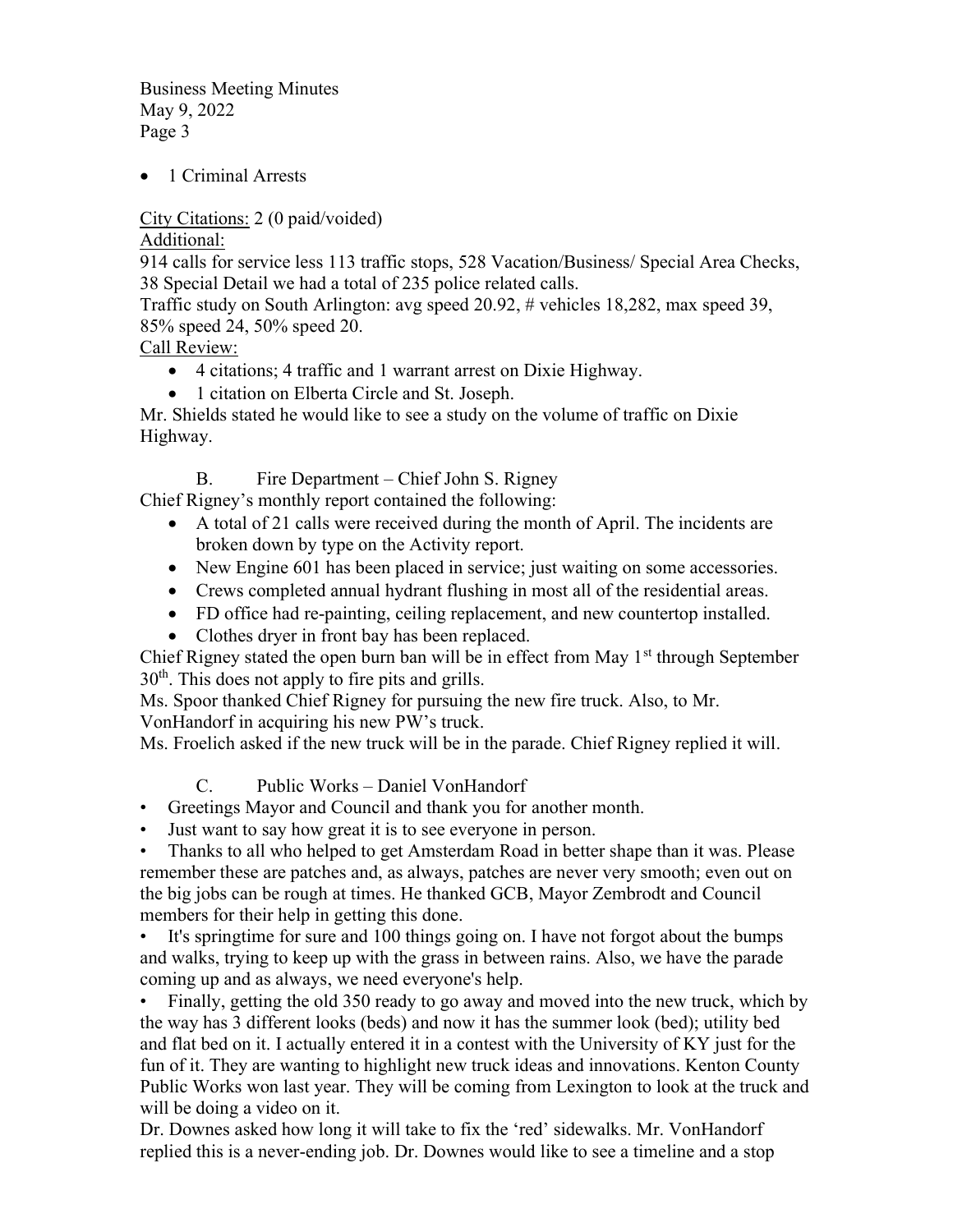point for when residents will take over repair responsibilities. He also added that help could possibly be provided to those who can't afford repairs. He does not believe the city should be in the business of repairing personal property.

D. City Engineer – Jay Bayer

Mr. Bayer was not present at the meeting. Mayor Zembrodt read his report.

## Projects in design phase:

## St. Joseph Lane Sidewalk Project

The city has provided all requested information. In an email dated 5/6/22, KYTC will provide final review. KYTC estimates 5-6 weeks for final approval for the city to bid the project.

# Hamilton and Arlington Sidewalk Project

The Public Works Director and City Engineer are finalizing the plans and details. A proposed walk will be constructed along Hamilton Road by city staff in the first phase. One sewer needs to be raised.

# Private projects in the city:

## Gateway Development (aka Park Pointe)

The city has a bond in place until the punchlist work is completed. A plat is being prepared by the developer to dedicate the proposed right of way along Amsterdam.

Mayor Zembrodt stated that a traffic study was done on Amsterdam and she will be meeting with the county in June regarding the grant.

E. Treasurer's Report – Julie Alig

Motion to approve the April financial reports was made by Ms. Spoor; seconded by Dr. Downes. Roll call: all ayes

Motion to pay the Vehicle Fund invoices in the amount of \$6,547.50 was made by Mr. Shields; seconded by Dr. Downes. Roll call: all ayes

V. Committee Discussions

A. Joint Code Enforcement Board - David Gray

No report as there was not a quorum last meeting.

The property at 806 St. James cited for protective treatment and debris in the yard pleaded no contest and were fined \$400. The next meeting is scheduled for Thursday night.

# B. TBNK - Dick Lange

Mr. Lange stated that TBNK welcomed its newest Board member, Alicia Revelly, who takes the place of Steven Goodpaster. The Board is focusing on making efforts to do more promotion and advertising on its programing. The Franchise Renewal Committee has been negotiating with Charter Spectrum and hopes to reach an agreement in the near future. Jason Dudas and Tim Broering have been working hard with the Kenton County